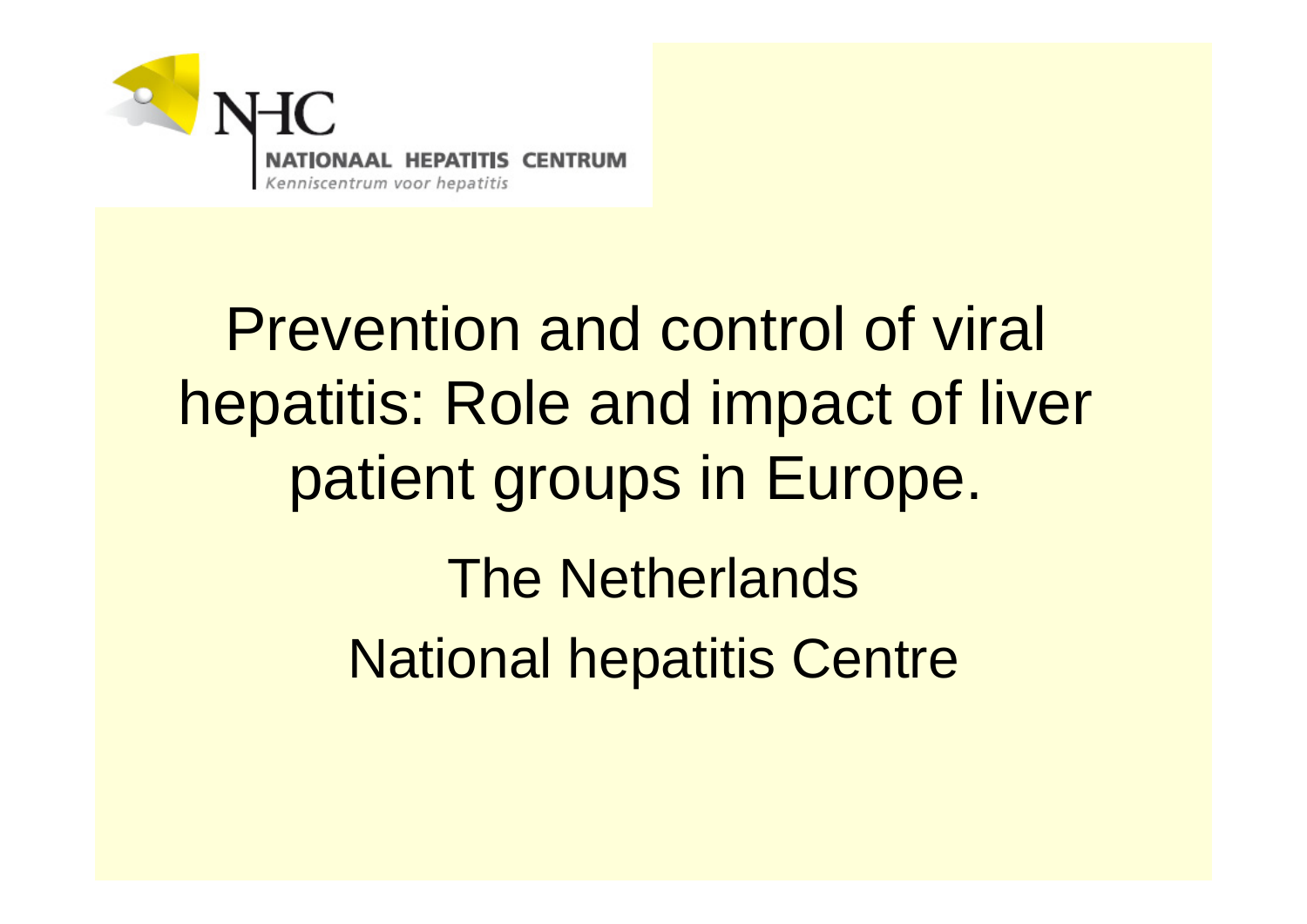# 1) History of the organisation(s)

- Founded in 1997 by:
	- Dutch liver patient association
	- Haemophilia patient association
		- supported by liver specialists
- Lack of information for patients
- Low awareness by healthcare workers

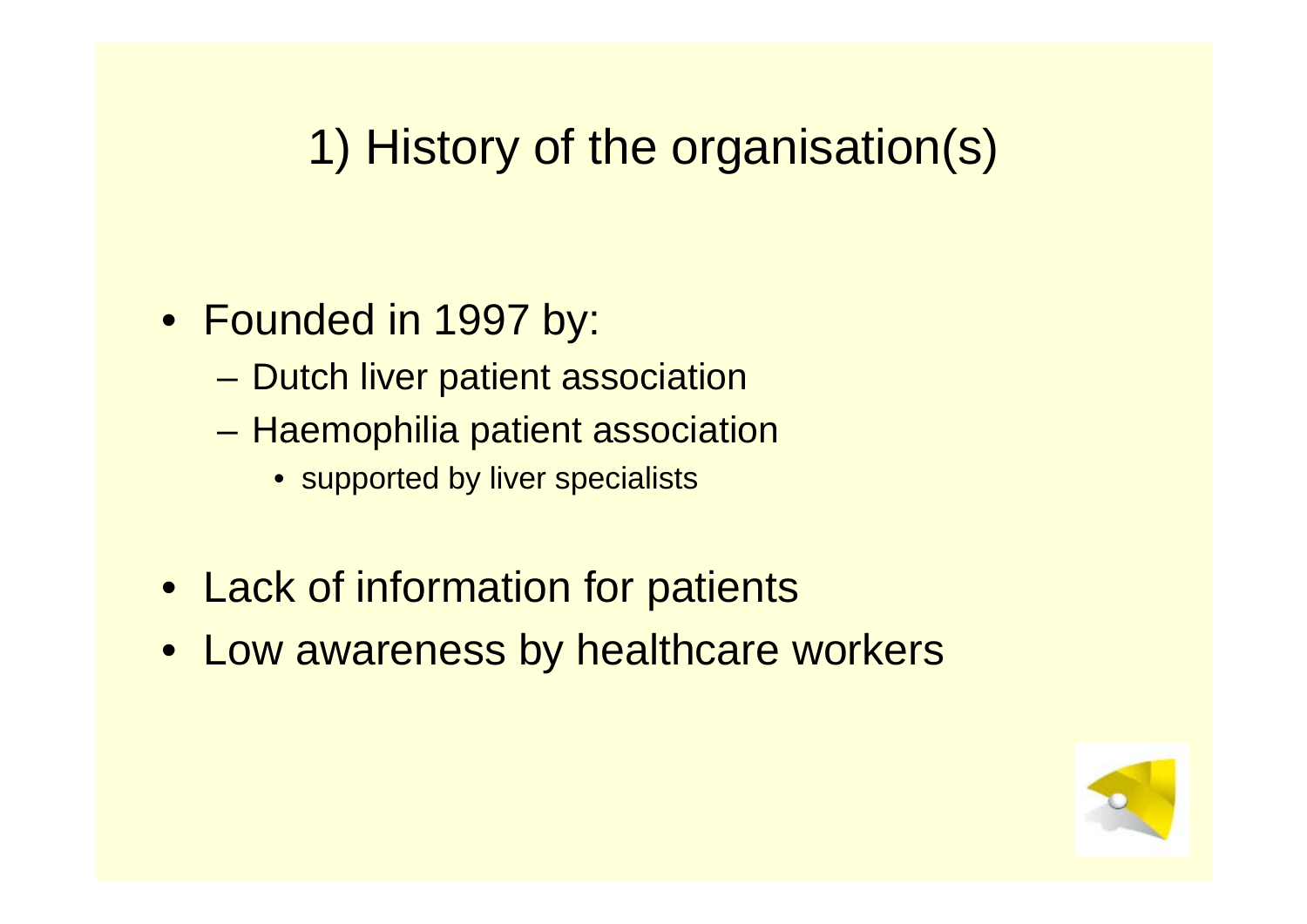### Objectives and role of the NHC

- Improving the coordination and cooperation of activities on hepatitis;
- Documenting and disseminating the knowledge, expertise and experience;
- Advancing education and information on (the prevention of) hepatitis;
- Supporting patients with hepatitis;
- Offering expertise to healthcare workers and others;
- Offering facilities to associations, organisations and foundations that have similar objectives;
- Identifying gaps in knowledge and expertise regarding hepatitis

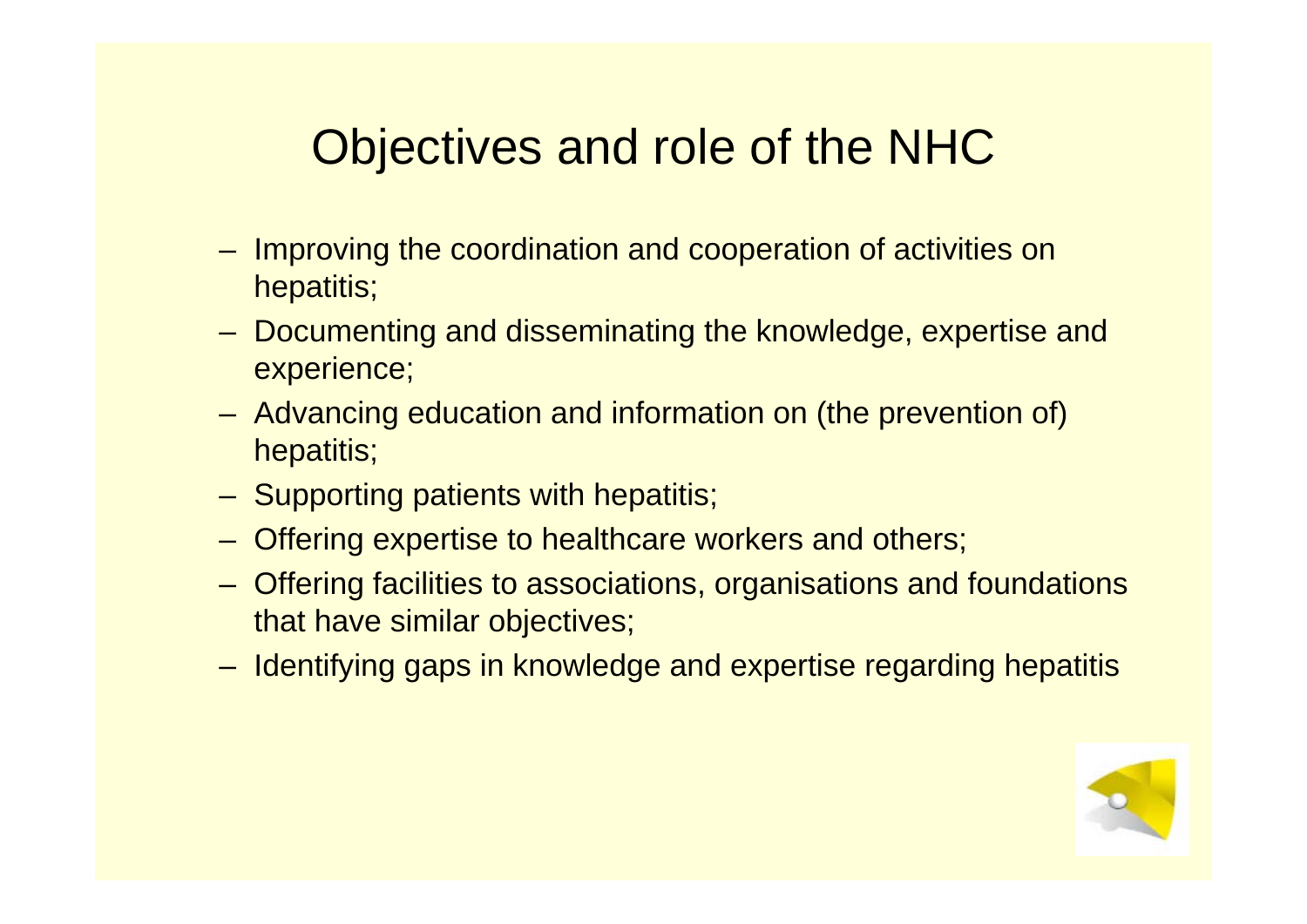# Organisation of the NHC

- NHC is a knowledge and information centre
	- It is a foundation
	- We don't have members
- NHC Board
	- Representatives of patient organisations, hepatologists and a independent chairman
- NHC Advisory Committee
	- Scientifics from different area's: Medical care, occupational healthcare, public health, addiction care
- Office
	- 3 staff workers (1 fulltime, 2 part-time)
	- 3 project leaders

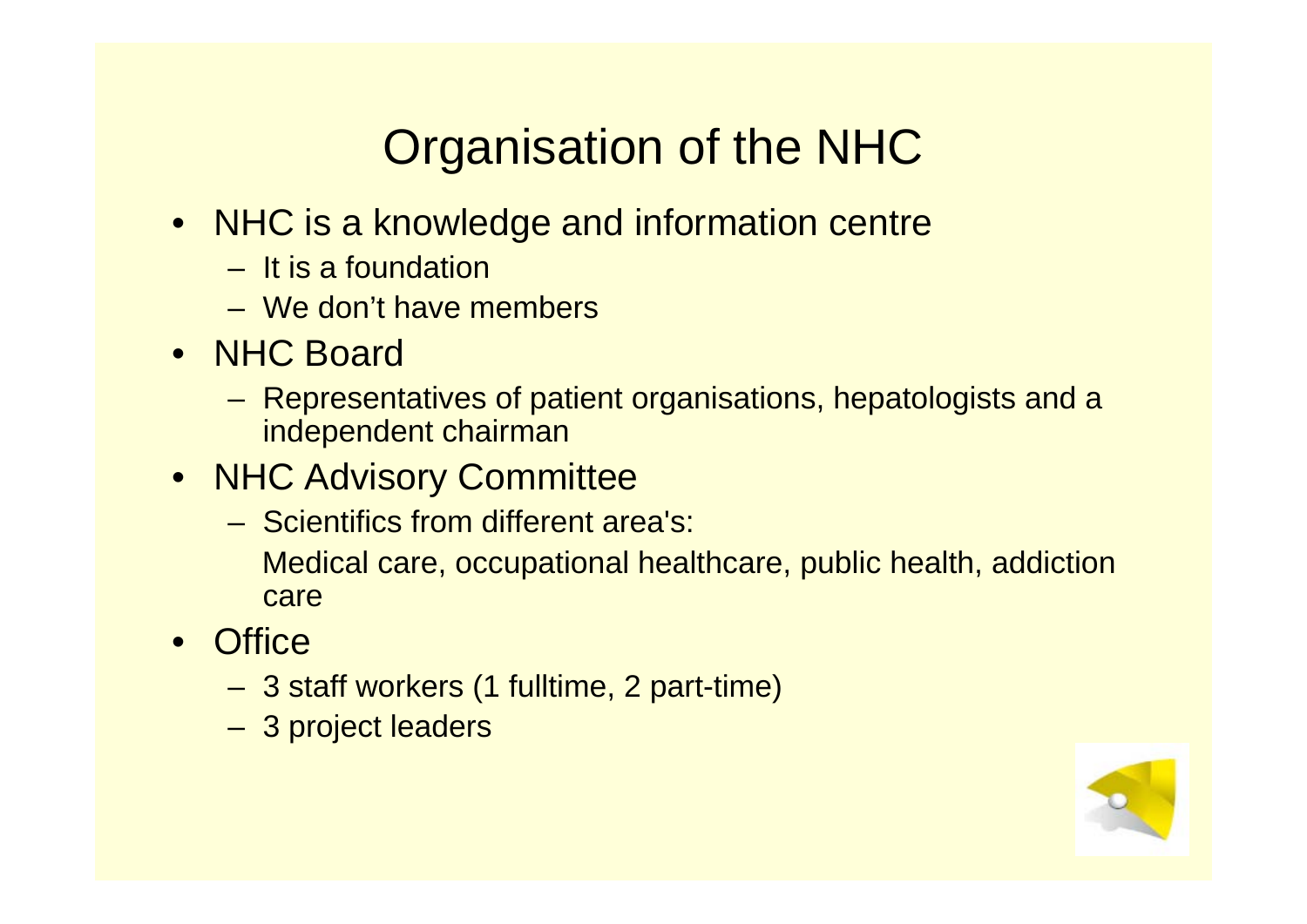# 4) Target audience

- General public
	- Brochures
	- Website
	- Helpline
- Patients and patient organisations
	- Lobby and advocacy to government and policy makers
	- Education and support for patient self support groups
	- Individual support for patients (under antiviral treatment)
- Professionals / healthcare workers
	- Guidelines
	- Education and training
	- Website

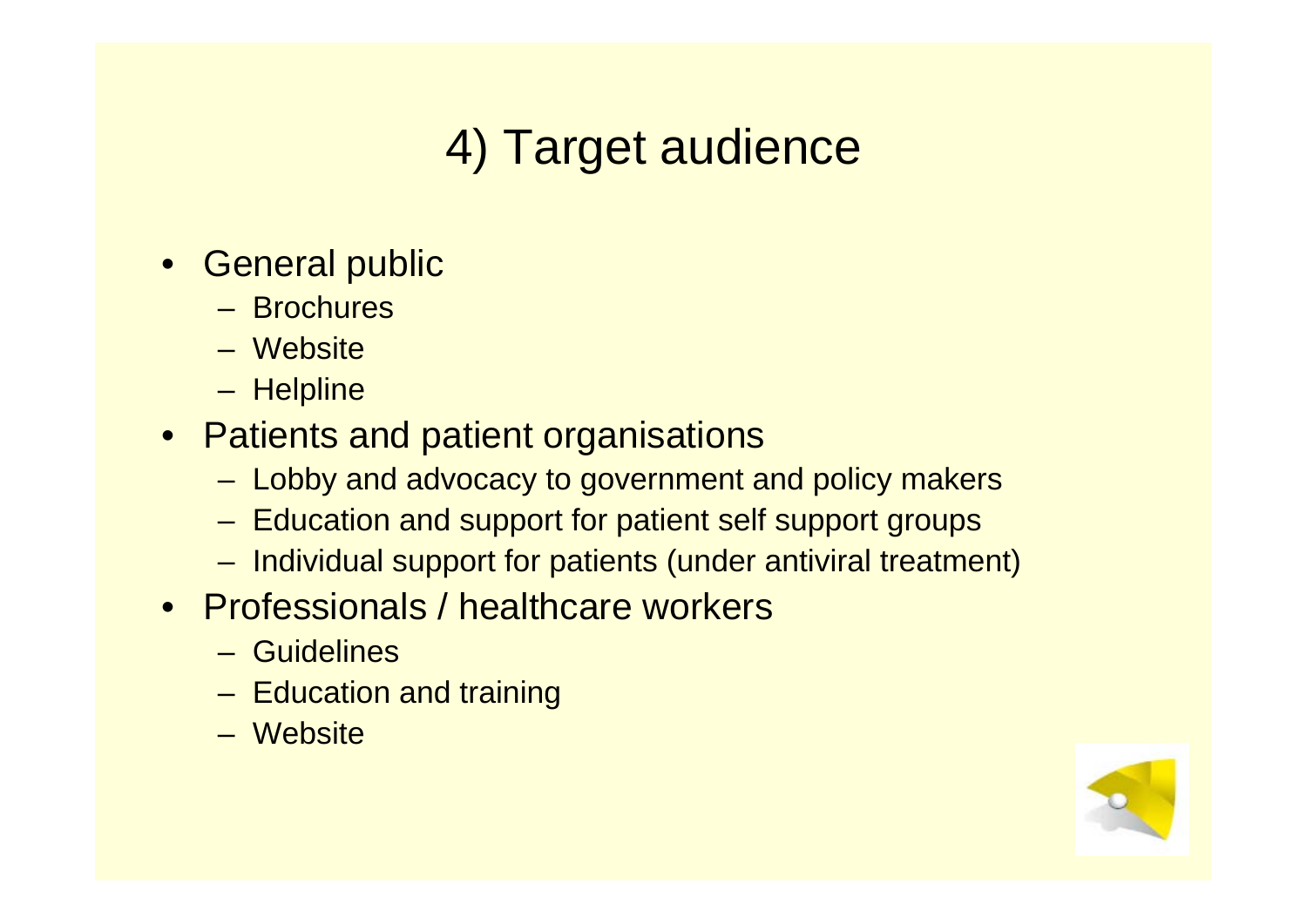#### NHC structural activities

- Information and advice
	- website, brochures, helpline, digital newsletter
- Training and education
	- Health professionals
		- GP's, nurses, public health care workers
		- Occupational healthcare professionals (company doctors etc)
- Always evidence based
	- national and international guidelines and expert opinions

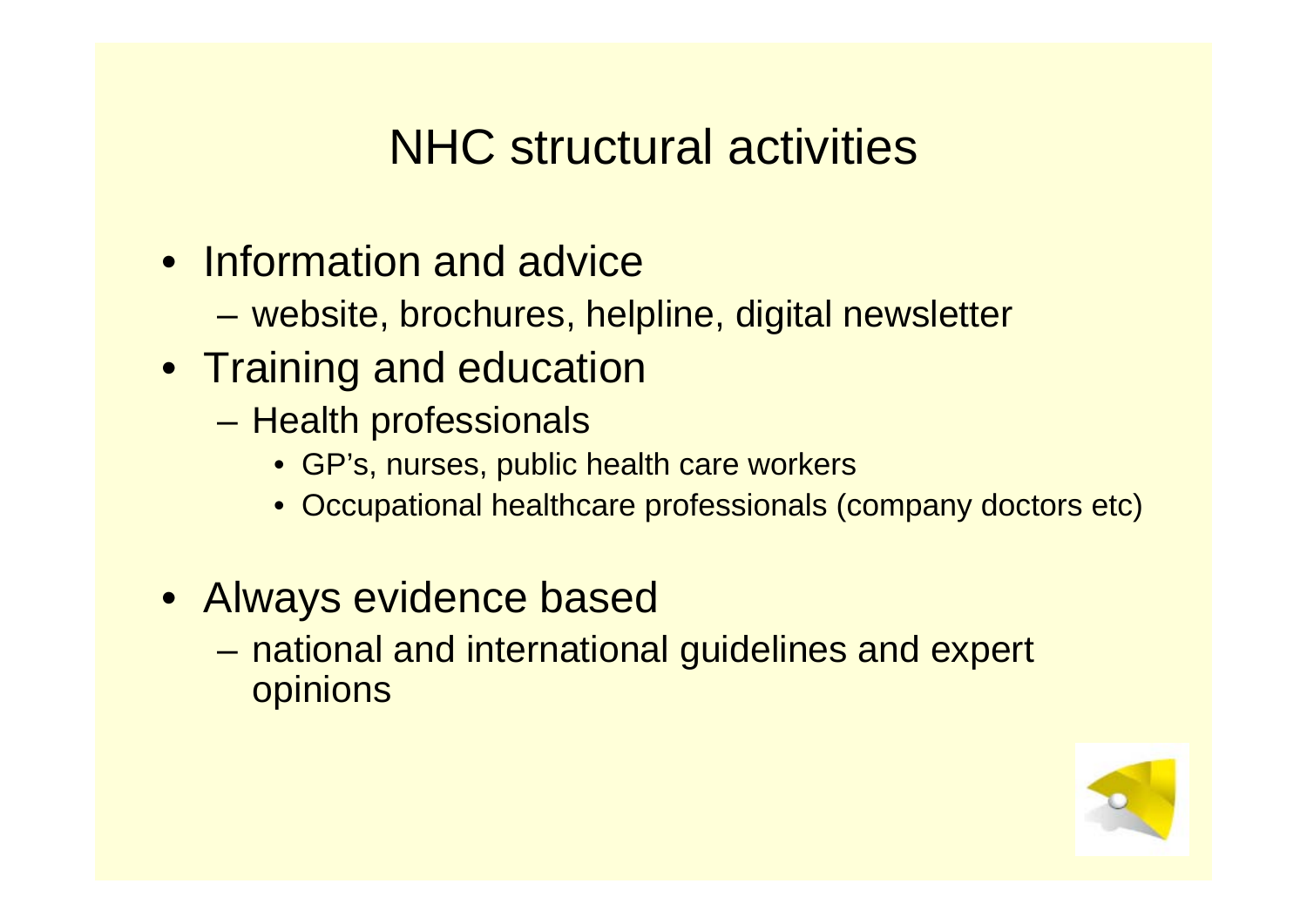#### NHC project activities

- National hepatitis week ( education)
- National Hepatitis C campaign ( awareness)
- Symposia for policymakers (lobbying)
- Project Short Chain ( project HBV )
- Project centres for blood exposure accident
- Project hepatitis B and pregnancy (coordination)
- Project case study on safety systems to prevent needle stick accidents

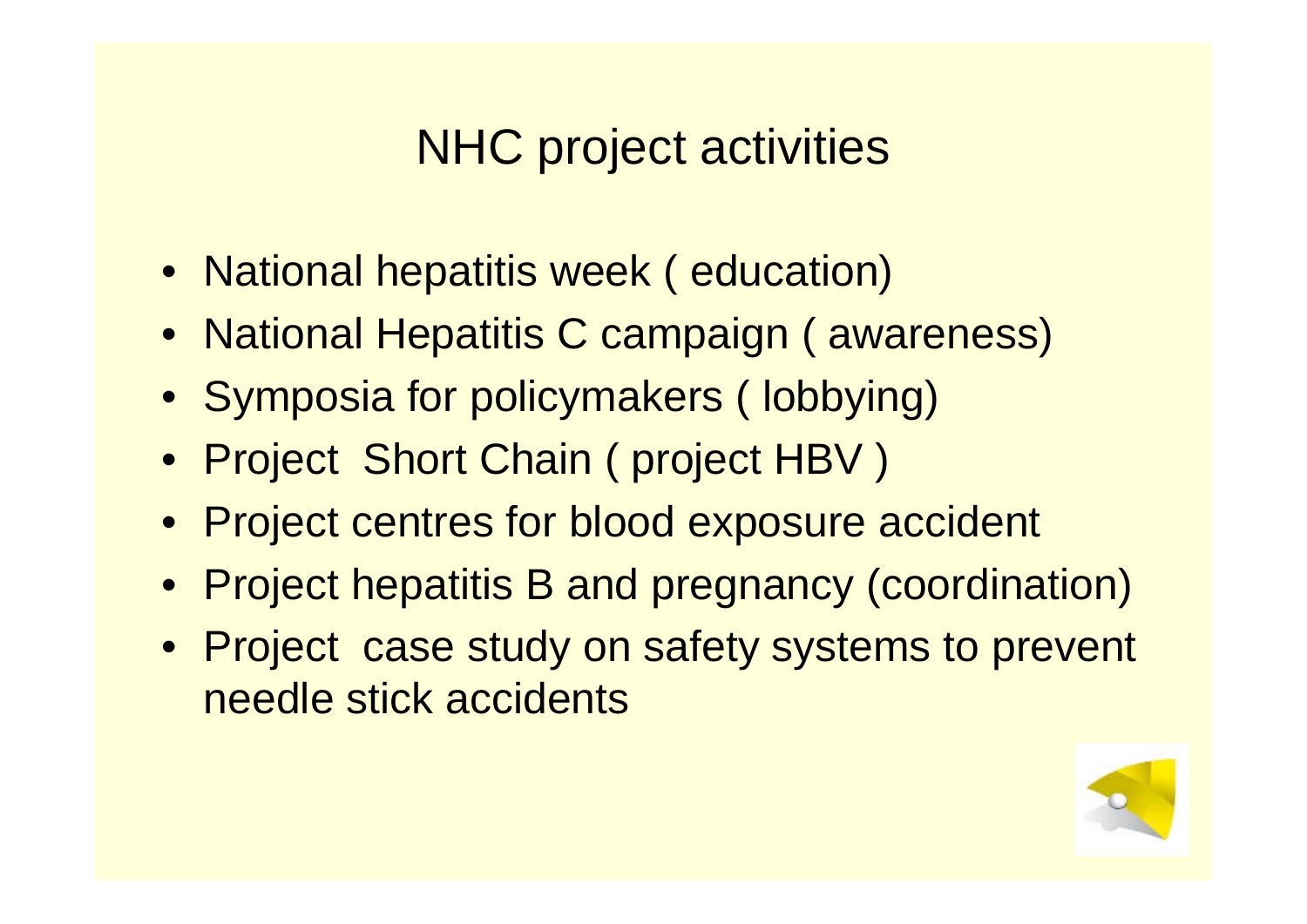#### 6) Services and Activities: Prevention

- Lobby for hepatitis B vaccination for all newborns
- Lobby for free vaccination programs for (patient) groups at risk
	- Vaccination against hepatitis A and B for patient with chronic liver disease ( successful completed)
	- Vaccination for all the people with a mental handicap ( still working on this)
	- Vaccination for occupational risk groups ( some successes, still working on that)
- NHC support to prevention of occupational exposure
	- Needle stick accidents guidelines
	- Education and training program
	- Study on the introduction of safety systems in healthcare

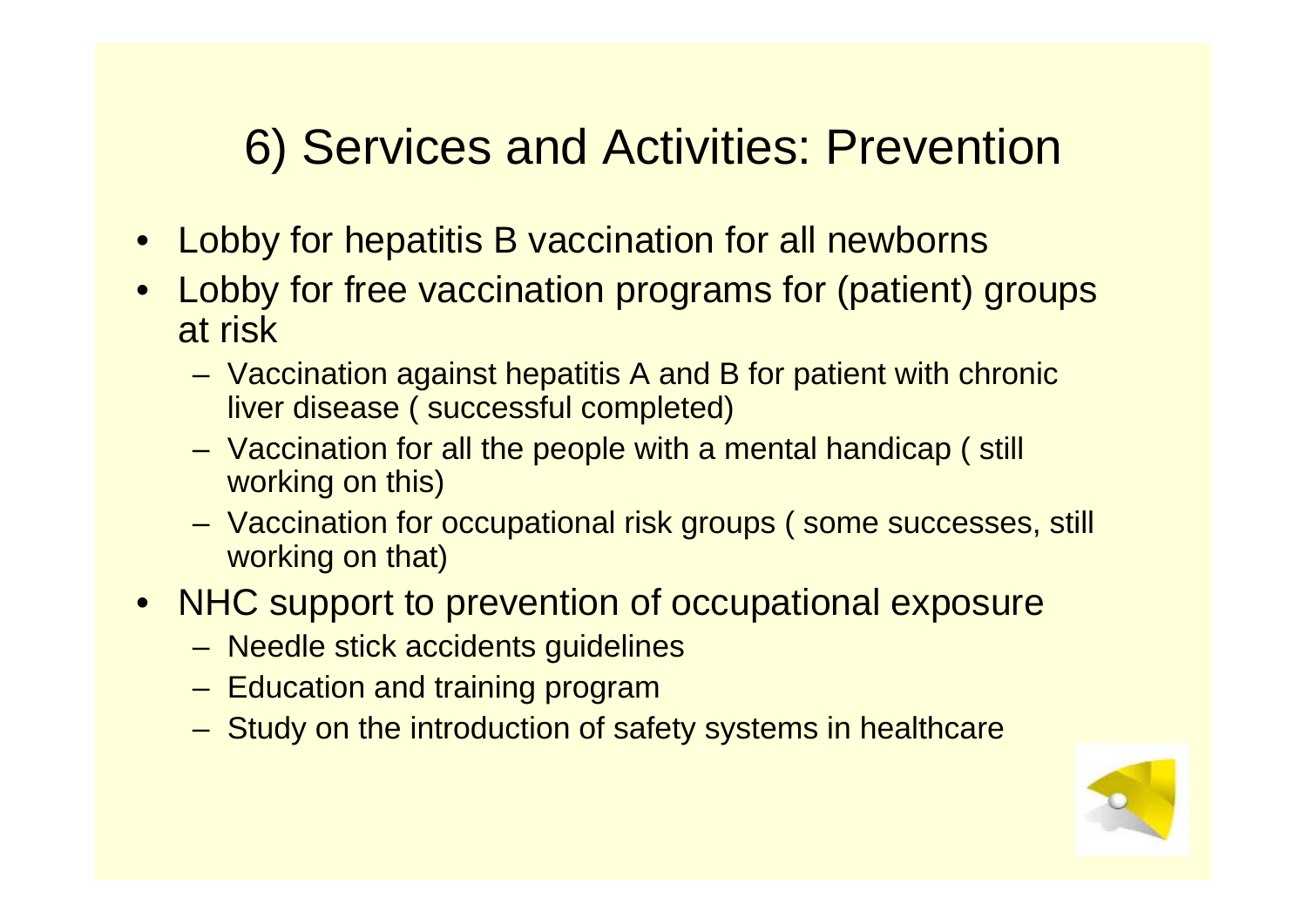# 7) Support and Financing

- Structural activities are financial supported by:
	- Ministry of health

since 2007 delegated to the Centre of Infectious Disease prevention (CIb)

– Pharmaceutical company's

- Projects are financial supported by:
- Different national funds
	- governmental
	- others (funds from insurance company's)
- Pharmaceutical company's

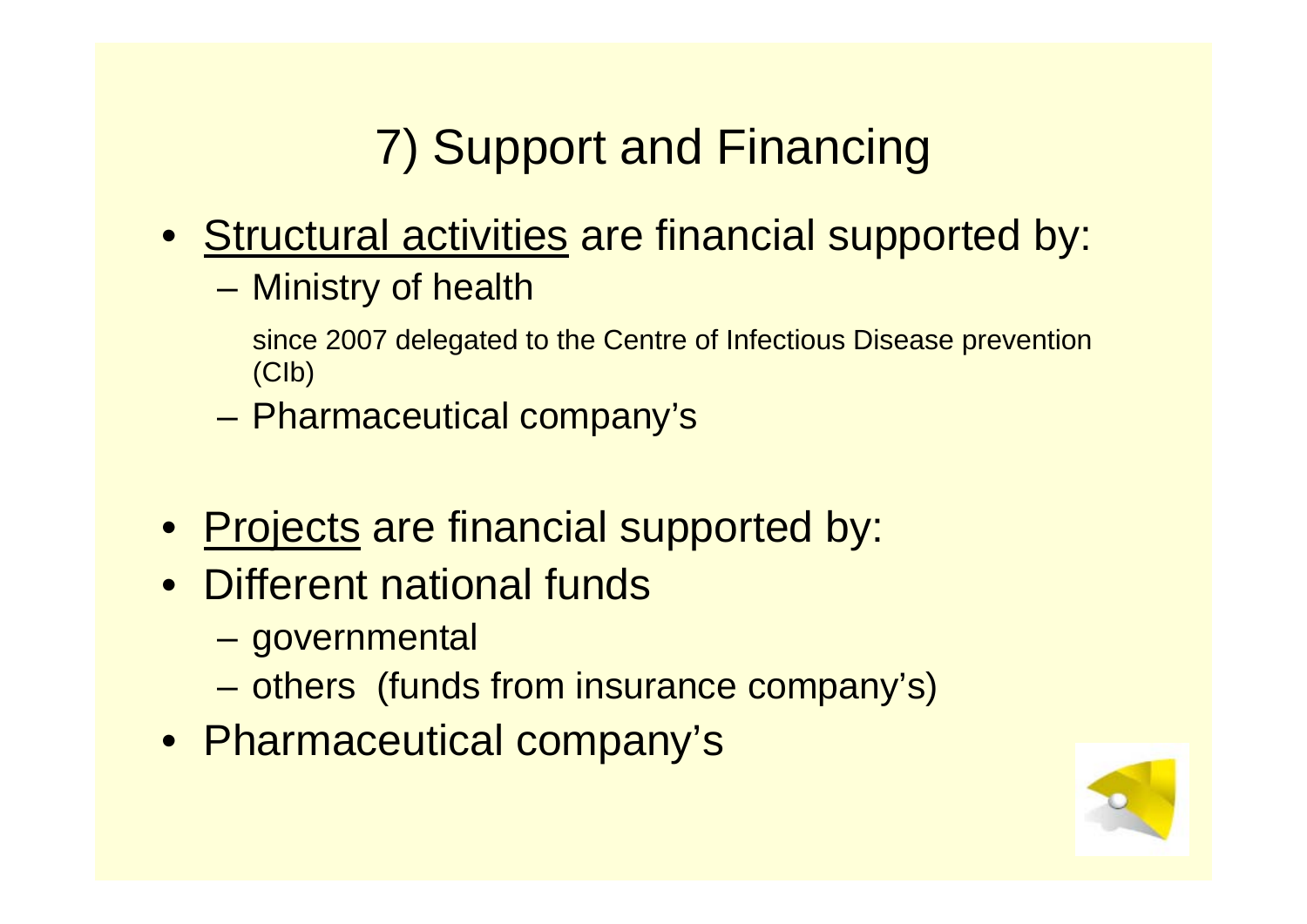#### 8) Other related groups active in your country

- Patient organisations
	- Patients self-support groups
- National Institute for disease prevention
	- governmental partner in the hepatitis C campaign
- Mainline
	- Support for patients with drugs related hepatitis
	- Partner in the hepatitis C campaign

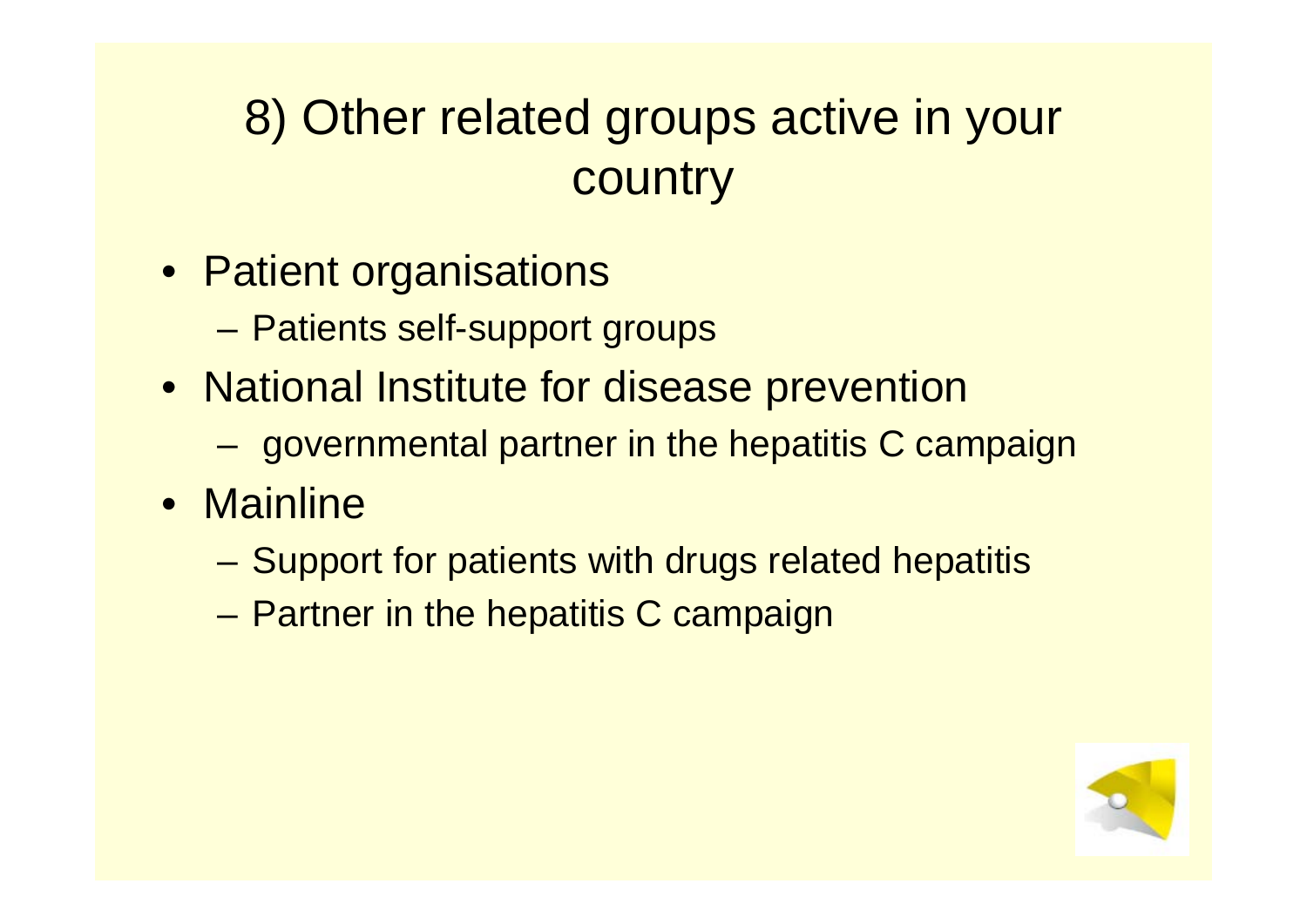#### 9 Strengths

- NHC is working from a patient perspective
- NHC is independent
- NHC works evidence based
- NHC is accessible for everyone
- NHC is a meeting place for medical, social, public health and politic working fields on hepatitis

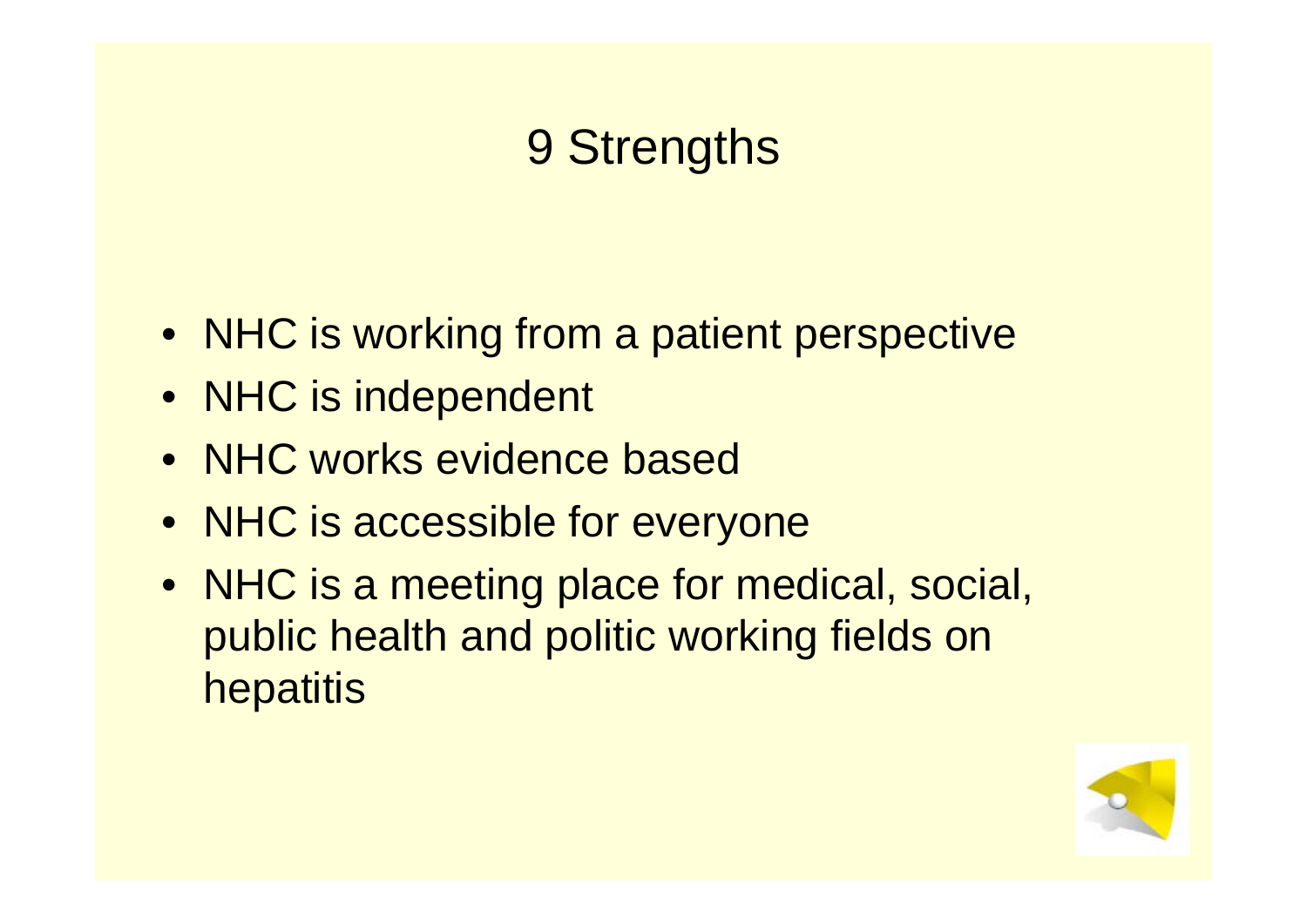# 10A) Challenges

- Arase awareness on hepatitis
	- General public is interested in HIV and bird flew but not in hepatitis
	- A lot of hepatitis patients don't speak Dutch
- Convincing the government and politics that hepatitis is a sever health issue
	- Netherlands is a low endemic country
	- "It is a health problem from elsewhere"
- Motivating public health and first line healthcare to:
	- active detection of hepatitis
	- Develop detection programs for ethnic groups (cultural tailoring)
	- Work together in access to treatment ( chain of disease management)

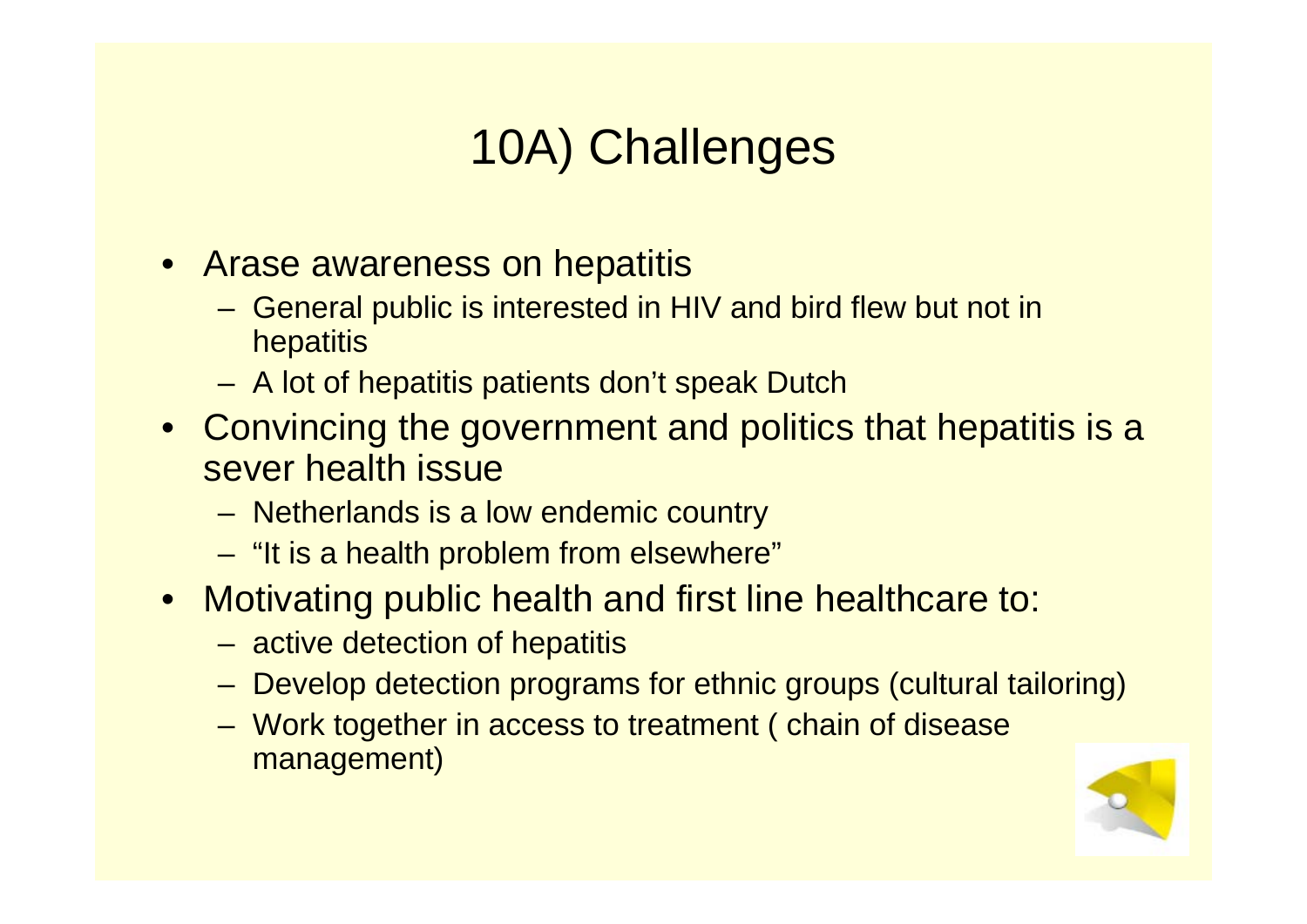10B) Challenges and thresholds toward support of improved prevention

- National vaccination program hepatitis B!!!
- To see detection and treatment of hepatitis patients as
	- Prevention of severe liver disease
		- and
	- "Second prevention" in spreading the disease